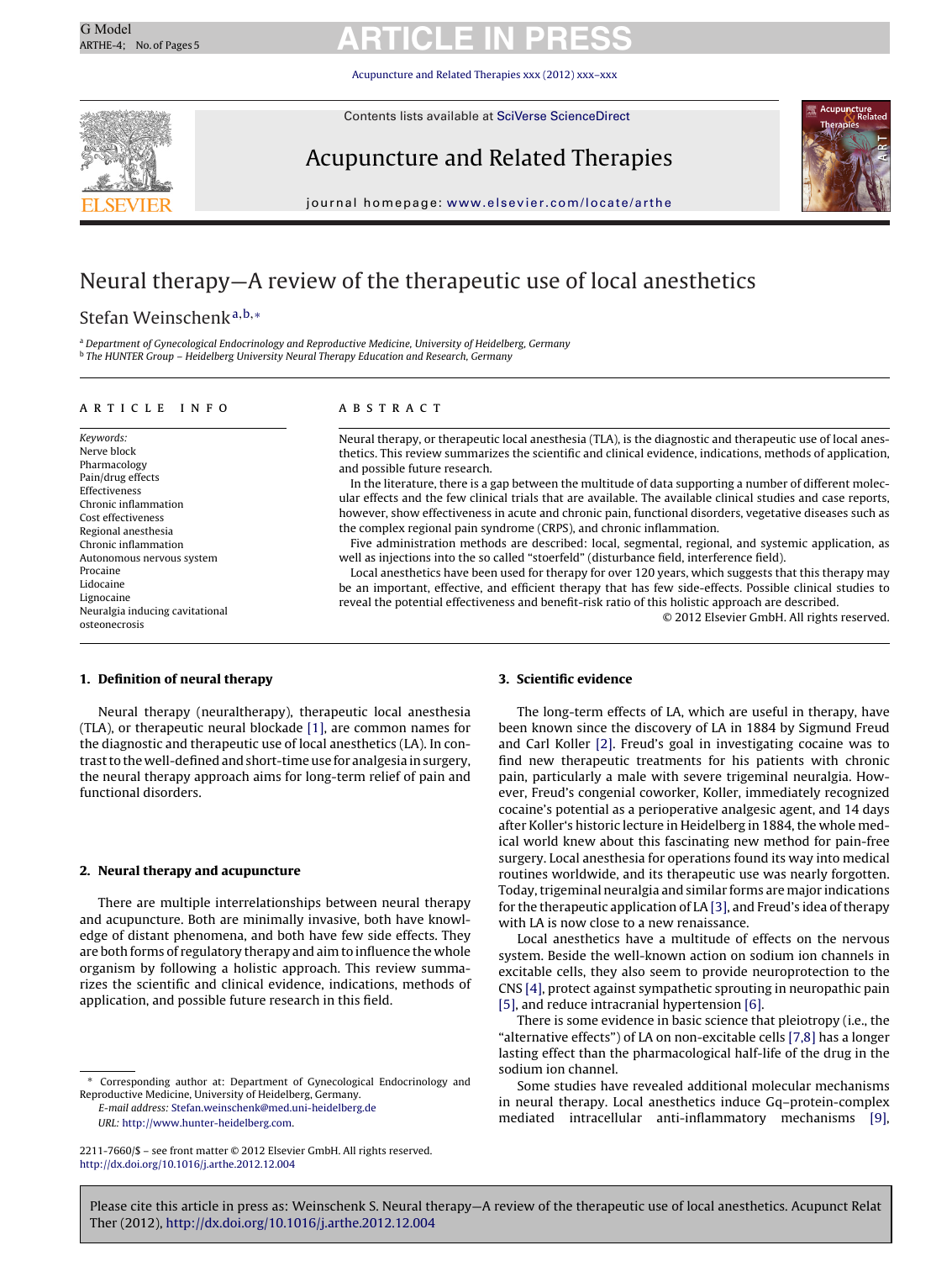2 S. Weinschenk / Acupuncture and Related Therapies xxx (2012) xxx–xxx



**Fig. 1.** The concept of "pain holidays". Repeated interventions with increasing intervals based on the improvement of patient complaints. Scale: VAS (0-100). Arrows: Treatment session with local anesthetics.

deactivate overactive granulocytes, inhibit the signaling of human NMDA receptors [\[10\],](#page-3-0) and affect the synthesis and release of inflammatory mediators as eicosanoids, histamine, prostaglandins, and cytokines [\[11\]. L](#page-3-0)A induce vasodilatation [\[12\],](#page-3-0) reduce a pathologically increased capillary permeability in a hyperoxic lung injury in rabbits [\[13\], h](#page-3-0)ave antimicrobial properties [\[11\],](#page-3-0) and exhibit a sympatholytic effect [\[14\].](#page-3-0) Furthermore, the interesting concept of neurogenic inflammation [\[15\]](#page-3-0) opens new perspectives into the therapy of chronic sterile inflammation by local anesthetics, thereby reducing the release of pro-inflammatory substances. Although Tracey has already suggested this approach [\[16\], t](#page-3-0)here are no data available proving this idea.

Neural therapy works best if it is repeated several times with increasing intervals as complaints are decreasing. This concept of "salutogenesis by pain holidays" (Fig. 1) may reflect the central nervous system action of local anesthetics. Memory effects are important mechanisms in the development of chronic pain disease. A central mechanism of LA action is likely. Procaine, for instance, shows a selective proclivity for activating limbic structures [\[17\]](#page-3-0) without inducing the adverse effects of cocaine [\[18\].](#page-3-0)

### **4. Clinical research**

In contrast to this expanded knowledge concerning the underlying mechanisms of neural therapy and its frequent use in Central Europe [\[19\], t](#page-3-0)here is an obvious lack of clinical evidence. A recent systematic review of neural therapy in musculoskeletal diseases [\[20\]](#page-3-0) could not identify any high-quality studies that proved an effect of neural therapy in this context. The few exceptions to the lack of data are randomized clinical trials (RCTs) on neural therapy in multiple sclerosis [\[21\], o](#page-3-0)n the therapy of distal colitis [\[22\], a](#page-3-0)nd on acute pancreatitis [\[23\]. S](#page-3-0)ome reports have also shown high cost effectiveness [\[24\]](#page-3-0) and a significantly higher treatment and carerelated patient satisfaction with primary care for musculoskeletal diseases provided by physicians practicing neural therapy [\[25\]. A](#page-3-0) HTA report in Switzerland worked-up approximately 3000 case reports from non-peer-reviewed journals (best case analysis) and recommended maintaining this method in the Swiss health system [\[26\]. S](#page-3-0)ince January 2012, Switzerland has reintegrated neural therapy into its basic medical insurance refunding [\[27\].](#page-3-0)

#### **5. Five groups of indications**

Based on clinical experience, at least five indication groups and five administration methods have evolved.

Indications for the therapeutic use of LA can be divided into the following groups:

#### 5.1. Acute pain and chronic pain disorders

**Headache** and migraine can be addressed by injections to the major occipital nerve [\[3\]](#page-3-0) or by the intranasal or intravenous application of lidocaine [\[28,29\]. T](#page-3-0)rigeminal neuralgia has been successfully treated with 10% lidocaine injections [\[30\]](#page-3-0) and with trigger point injections [\[31\].](#page-3-0)

**Postherpetic neuralgia** (PHN) could be successfully treated with local LA injections. Early reports [\[32,33\]](#page-3-0) were confirmed by recent studies using neural therapy with procaine in a multifaceted integrated CAM concept [\[34\]. I](#page-3-0)n most recent studies, however, neural therapy was only used in combination with steroids [\[35,36\];](#page-3-0) therefore, a clear conclusion on the value of local anesthetics alone cannot be drawn. A promising approach to ophthalmic PHN is the topical use of lidocaine in eye drops [\[37\]. S](#page-3-0)imilarly, the topical use of 5% lidocaine plaster has been established as a first-line option for treating patients with PHN [\[38\].](#page-3-0)

**Myofascial pain** is characterized by the frequent occurrence of muscular trigger points; in fact, myofascial pain and trigger points are nearly synonymous. One of several publications on successful LA use in this disease was conducted in Taiwan, with cervical facet joint injections for shoulder pain [\[39\].](#page-3-0)

**Visceral pain**. An important example of abdominal pain conditions is chronic pelvic pain without organic origin. A French group reviewed the literature and found a significant diagnostic effect of autonomic nerve blocks (ganglion impar, hypogastric plexus and L2 lumbar sympathetic blocks) [\[40\]. F](#page-3-0)urther research may reveal a therapeutic effect in repeated interventions.

**Postamputation pain syndrome**. There is some evidence that contra-lateral injections of LA relieve phantom pain in soldiers [\[41\].](#page-3-0) Recent observations support the idea of treating postamputation pain with LA [\[42\].](#page-3-0)

### 5.2. Functional disorders without organic findings

**Vulvodynia**. Clinical experience in our unit (with 10 patients) yielded the first evidence that LA injections around the pudendal nerve and the hypogastric plexus provided long-term relief of this painful condition [\[43\].](#page-3-0)

**Chronic colitis**. In a review with description of their own experience, a Swedish group [\[22\]](#page-3-0) described the results of a treatment of colorectal mucosa with a topical application of 2% lidocaine gel. The clinical results were promising and no side effects were observed.

Reportedly, **tinnitus** may respond well to the application of local anesthetics. The first known publication reported on successful nasal application of procaine (Barany, 1935). In a recent report, a Japanese group performed intravenous lidocaine injections with good success [\[44\].](#page-4-0)

#### 5.3. Vegetative (systemic) disorders

"Sympathetic pain" describes sympathetically induced vasoconstriction, ischemia, tissue damage, and chronic pain in the respective area. Well-known examples are reflex or vasospastic disorders, such as Raynaud's phenomenon and thromboangiitis obliterans (Buerger's disease). Early sympatholysis with LA injections or infusions to the respective ganglion or artery is an auspicious method of relieving these conditions [\[45,46\].](#page-4-0) Also causalgia and reflex dystrophy (Sudeck's disease, CRPS) are vegetative disorders. Therapy with LA injections to sympathetic ganglia is a promising approach for relieving these severe conditions [\[45,47–49\].](#page-4-0)

Probably, based on clinical experience, also non-specific vegetative disorders, such as menopausal flushes, can be addressed with LA injections to the sympathetic ganglia. Case reports are available, but there is no available RCT data.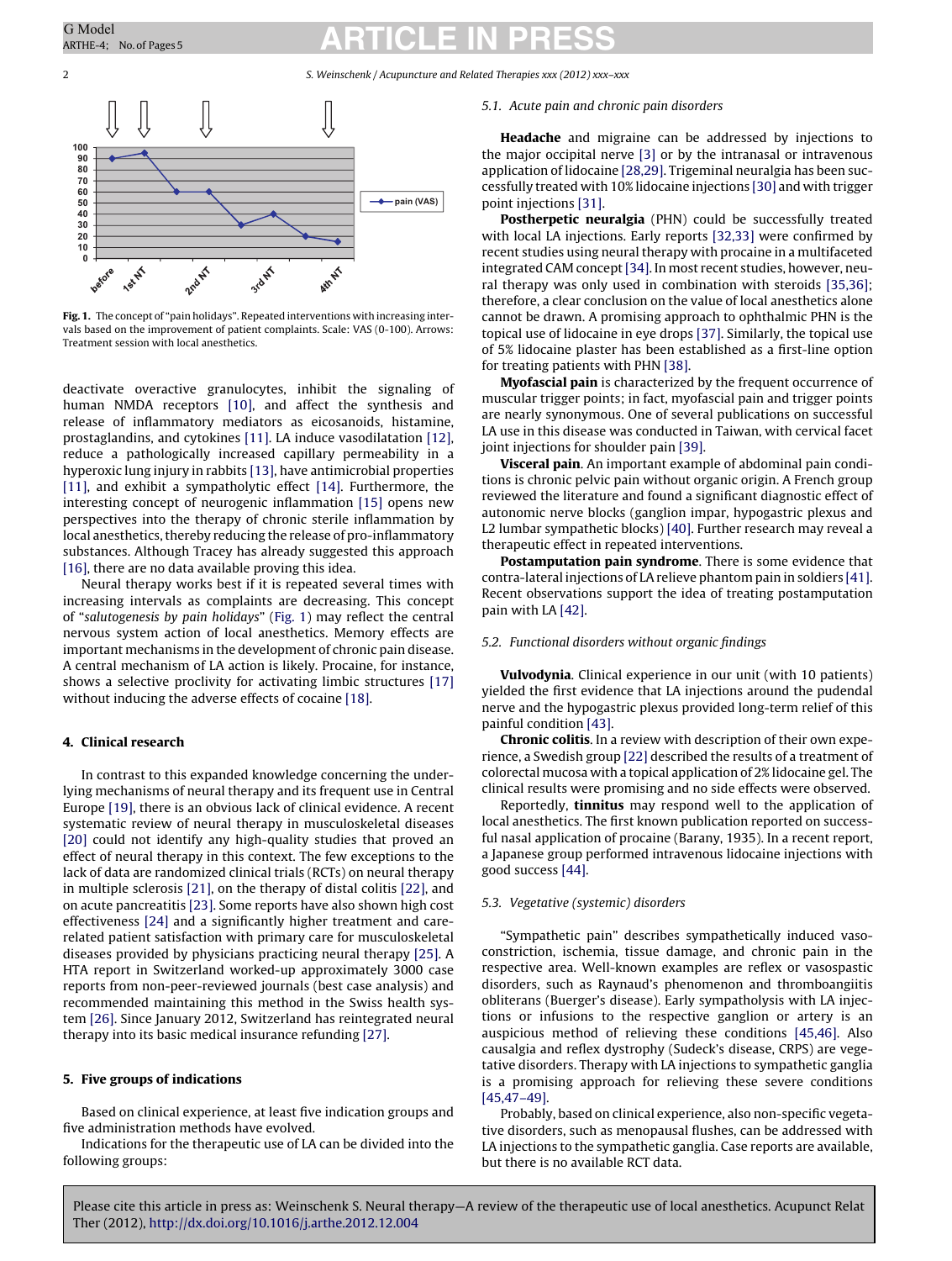#### S. Weinschenk / Acupuncture and Related Therapies xxx (2012) xxx–xxx 33

# 5.4. Chronic inflammation

Following the encouraging results on the anti-inflammatory effects of LA in basic research, a Swedish group has collected 227 publications on the physiological and clinical effects of LA in inflammation [\[11\].](#page-3-0) They report on its strong effects, e.g., in treating interstitial cystitis [\[50\], m](#page-4-0)ajor burn injuries [\[51\], a](#page-4-0)nd in recurrent HSV-1 and HSV-2 infection [\[52\].](#page-4-0)

# 5.5. Miscellaneous indications

**Oncology**. Some clinical units in Central Europe use the systemic application of procaine infusions for secondary prevention. They report on good results and refer to in vitro findings that support an anti-tumor effect of this substance in different tumor cell lines [\[53,54\]](#page-4-0) and in mesenchymal stem cells [\[55\]. O](#page-4-0)bviously, the amidlinked LA lidocaine has DNA-demethylating properties [\[56\], t](#page-4-0)oo.

**Alzheimer's disease** may also be a promising indication for neural therapy. Lecanu et al. in Washington, DC, demonstrated in vitro that procaine protects rat cells against beta-amyloid-induced neurotoxicity [\[57\], w](#page-4-0)hich suggested a potential preventive application of procaine in early Alzheimer's disease. However, no clinical trials have been published yet.

**Hypercortisolemia and stress therapy**. An increase of ACTHcortisol and prolactin by procaine was suspected by an NIH group in the 1980s [\[17\]. I](#page-3-0)n contrast, the Lecanu group showed the inhibition of adrenal cortical steroid formation by procaine [\[74\]. F](#page-4-0)urther studies are necessary to explain this discrepancy.

**Wound healing** can be improved by local anesthetics in vitro [\[55\].](#page-4-0) In our university hospital, the systemic application of local anesthetics was shown to reduce the length of postoperative hospital stays after colorectal surgery [\[58\].](#page-4-0)

The majority of these data can only provide first hints to possible clinical effectiveness. Clinical trials in many subspecialties will be necessary to outline the indications and non-indications of the therapy with local anesthetics. Perhaps the wide spectrum of indications is connected with the possibility that local anesthetics can be administered in several different manners.

# **6. Five administration methods of LA for therapeutic means**

For didactic reasons, the application of LA can be divided into five different administration methods. Similar to acupuncture, in daily use, these methods are not purely applied; instead, most physicians combine two or more methods in their therapeutic regimen.

# 6.1. Local and trigger point infiltration

Injections into trigger points and tender areas (ligaments, fascia) were first described by the authors of The Trigger Point Manual [\[59\]](#page-4-0) and are frequently used in pain therapy, e.g., in chronic pelvic pain [\[60\]. T](#page-4-0)his approach is similar to the acupuncture of ASHI-points.

# 6.2. Segmental therapy

This form of neural therapy aims to exploit segmental reflexes and referred pain mechanisms. It resembles needling of the bladder meridian in acupuncture. Administering wheels ("quaddles") into the HEAD zones and infiltrations into intervertebral (facet) joints [\[39\]](#page-3-0) are the main techniques in this context.

# 6.3. Regional therapy

Regional therapy compromises all injections in or around nerves and ganglia. Many complex pain syndromes are induced or maintained by sympathetic overweight. Injecting local anesthetics into the respective ganglia can reduce an increased sympathicotonus and re-establish the autonomic balance. In a doctoral thesis, our group demonstrated this effect through the enhancement of heart rate variability (HRV) shortly after neural therapy compared to a waiting group [\[61\]. A](#page-4-0) well-known example for the clinical application of regional therapy is the successful treatment of CRPS and chronic pelvic pain (see above publications). Another example for regional therapy is performing paraurethral injections in motor or sensory urgency in female patients [\[62\].](#page-4-0)

# 6.4. Systemic infusion therapy

The main indications of LA infusions are chronic pain disease, tinnitus, the prevention of post-surgery ileus [\[63\]](#page-4-0) for lidocaine, and acute pancreatitis [\[23\]](#page-3-0) for procaine. LA infusions also seem to increase the general pain threshold, which is usable in otherwise intractable chronic pain [\[64\].](#page-4-0)

# 6.5. Stoerfeld therapy

The most sophisticated but otherwise irritating concept is stoerfeld injection therapy. A stoerfeld (German: "Störfeld", English also "interference field", "disturbance field") is defined as "any disturbed structure of the body being asymptomatic but inducing or maintaining another disorder by remote effects" [\[65\]. I](#page-4-0)mportant examples for stoerfelds are scars, as well as organs with chronic inflammation, particularly the teeth, sinuses, and pharynx. The autonomous nervous system (ANS) seems to play an important role in the information transfer from the disturbed area to the target region of complaints. Case reports suggest that stoerfelds and their remote adverse effects can be temporarily or permanently eliminated by injections of LA [\[66\].](#page-4-0) These authors used LA injections into the area of the wisdom teeth for diagnostic methods to prove or exclude remote effects. In cases of repeated positive responses to this "stoerfeld test", the wisdom teeth were removed, with remarkable improvement of clinical complaints in these patients. In another approach, our group showed that LA injections to the sinuses and the oropharyngeal region significantly reduced the tenderness in the cervical spine. We called this special type of tender points of the cervical region neck reflex points (NRP). These results will be published in a doctoral thesis [\[67\].](#page-4-0) There is some evidence that oropharyngeal disturbances may be a preferred site of developing stoerfelds and may become a major remote cause of chronic diseases [\[68\], p](#page-4-0)erhaps based on the intensive interrelation between the dental region and the ANS [\[69\].](#page-4-0) Neuralgia inducing cavitational osteonecrosis (NICO) is a term coined by Bouquot from Houston, TX, for a dental focal disease that induces remote adverse effects, thus precisely meeting the definition of a stoerfeld [\[70,71\].](#page-4-0)

# **7. Need for clinical studies**

The continuous usage of LA for therapy worldwide for over 120 years suggests that neural therapy may be an important, effective, and efficient therapy with little side-effects. Clinical education for safe and secure application will be necessary. At the moment, an up-to-date and scientific-based textbook of neural therapy is only available in German [\[72\]. C](#page-4-0)linical studies are highly recommended to reveal the potential effectiveness and benefit-risk-ratio of this systemic approach [\[73\].](#page-4-0)

A number of questions evolve from this puzzling gap between the abundance of basic research results and the obvious lack of clinical data. For instance, clinical trials are necessary in the following areas: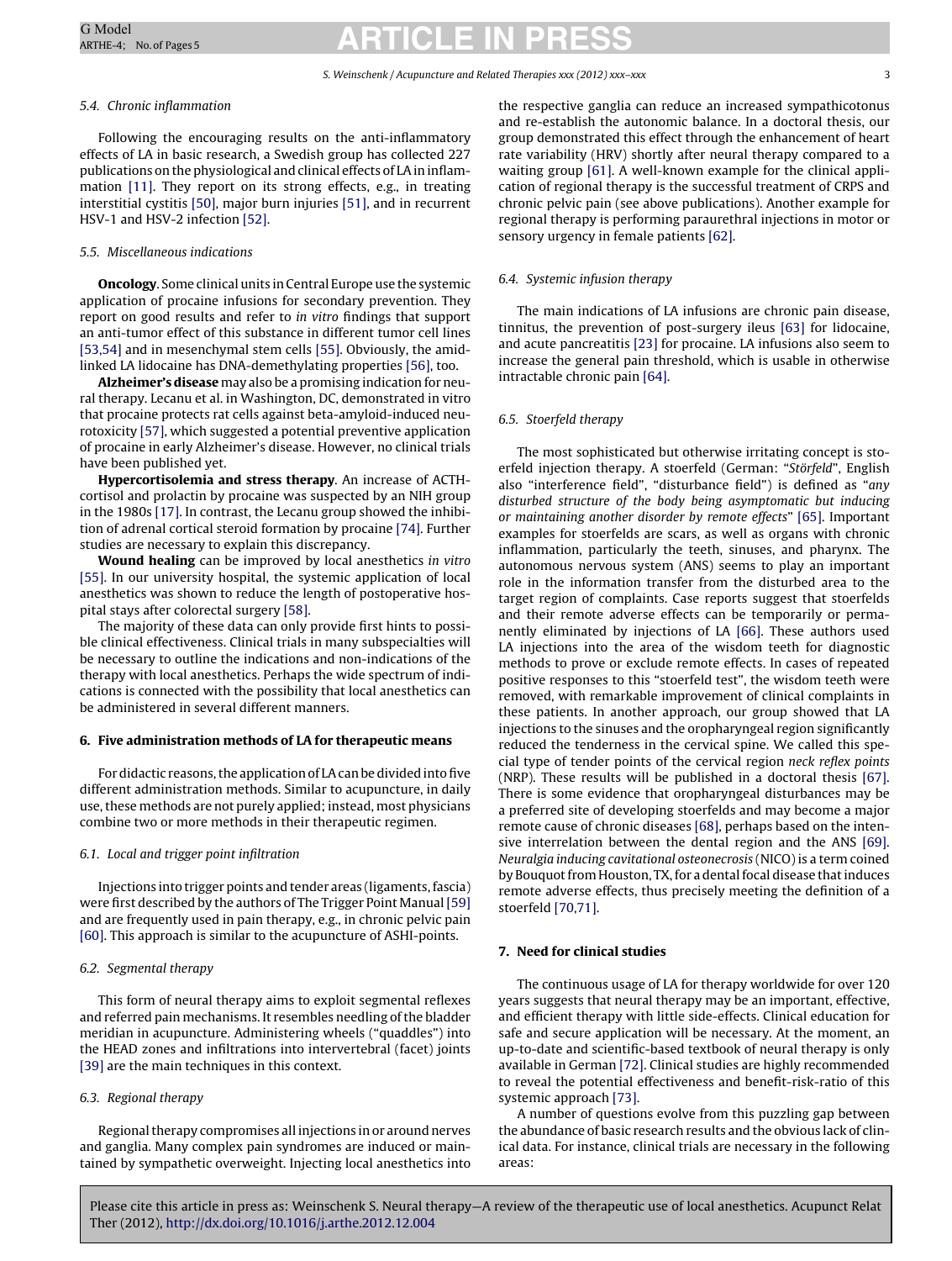5. Weinschenk / Acupuncture and Related Therapies xxx (2012) xxx-xxx

- <span id="page-3-0"></span>• Methodology: Are RCTs adequate for investigating this type of complex intervention?
- Method safety:What is the rate of adverse effects? To what extent are they influenced by various factors, such as the LA used, the experience of therapists, and the administration method?
- What is the effectiveness of neural therapy in different indications?
- Cost effectiveness: Can neural therapy help reduce the cost of basic medical supplies in emerging countries?

In basic research, there are also interesting questions to answer:

- Neurobiology: Is there a difference between the mechanism of action of local anesthetics in the autonomous nervous system and in the peripheral sensory neurons?
- Neurogenic inflammation: Do local anesthetics interrupt the liberation of pro-inflammatory substances at the terminal plate?
- Neuroanatomy: What underlying neuronal connection between the trigeminal nerve and the cervical region explains the effects of neural therapy on the neck reflex points?
- Molecular biology: Is the DNA-demethylating effect of procaine and lidocaine reproducible in other cell lines? Are there similar in vivo effects?
- Pathophysiology: The stoerfeld phenomenon myth or clinical entity?

It is no exaggeration to predict that young and open-minded researchers will further explore this promising field of complex interventions in future medicine.

### **Conflict of interest**

None.

#### **Acknowledgements**

Many thanks to all members of the Heidelberg University Neural Therapy Education and Research Group (HUNTER-Group), especially to Stefanie Joos, M.D. Ph.D., Thomas Strowitzki, M.D. Ph.D., Kerstin Brocker, M.D., and Lorenz Hotz, M.D., for their helpful discussions.

#### **References**

- [1] Cousins MJ, Bridenbaugh PO. Neural blockade in clinical anesthesia and pain medicine. Philadelphia, PA: Lippincott, Williams & Wilkins; 2008.
- [2] Berggren L. Sigmund Freud discovered the therapeutic effects of cocaine, but all the credit went to Carl Koller. Lakartidningen 2000;97(15):1846–7.
- [3] Tobin JA, Flitman SS. Occipital nerve blocks: effect of symptomatic medication: overuse and headache type on failure rate. Headache 2009;49(10): 1479–85.
- [4] Yamada A, et al. Protective actions of various local anesthetics against the membrane dysfunction produced by in vitro ischemia in rat hippocampal CA1 neurons. Neuroscience Research 2004;50(3):291–8.
- [5] Takatori M, Kuroda Y, Hirose M. Local anesthetics suppress nerve growth factormediated neurite outgrowth by inhibition of tyrosine kinase activity of TrkA. Anesthesia and Analgesia 2006;102(2):462–7.
- [6] Brucia JJ, Owen DC, Rudy EB. The effects of lidocaine on intracranial hypertension. Journal of Neuroscience Nursing 1992;24(4):205–14.
- [7] Hollmann MW, Durieux ME. Local anesthetics and the inflammatory response: a new therapeutic indication? Anesthesiology 2000;93(3):858–75.
- [8] Pecher S, et al. "Alternative" effects of local anesthetic agents. Anaesthesist 2004;53(4):316–25.
- [9] Hollmann MW, et al. Receptors, G, and proteins, and their interactions. Anesthesiology 2005;103(5):1066–78.
- [10] Hahnenkamp K, et al. Local anaesthetics inhibit signalling of human NMDA receptors recombinantly expressed in Xenopus laevis oocytes: role of protein kinase C. British Journal of Anaesthesia 2006;96(1):77–87.
- [11] Cassuto J, Sinclair R, Bonderovic M. Anti-inflammatory properties of local anesthetics and their present and potential clinical implications. Acta Anaesthesiologica Scandinavica 2006;50(3):265–82.
- [12] Willatts DG, Reynolds F. Comparison of the vasoactivity of amide and ester local anaesthetics. An intradermal study. British Journal of Anaesthesia 1985;57(10):1006–11.
- [13] Takao Y, et al. Lidocaine attenuates hyperoxic lung injury in rabbits. Acta Anaesthesiologica Scandinavica 1996;40(3):318–25.
- [14] Kozian A, Schilling T, Hachenberg T. Non-analgetic effects of thoracic epidural anaesthesia. Current Opinion in Anaesthesiology 2005;18(1):29–34.
- [15] Tracey KJ. Physiology and immunology of the cholinergic antiinflammatory pathway. Journal of Clinical Investigation 2007;117(2):289–96.
- [16] Tracey KJ. Reflex control of immunity. Nature Reviews Immunology 2009;9(6):418–28.
- [17] Kling MA, et al. Neuroendocrine effects of limbic activation by electrical, spontaneous, and pharmacological modes: relevance to the pathophysiology of affective dysregulation in psychiatric disorders. Progress in Neuro-Psychopharmacology & Biological Psychiatry 1987;11(4):459–81.
- [18] Lesse H, Harper RK. Frequency-related, bidirectional limbic responses to cocaine: comparisons with amphetamine and lidocaine. Brain Research 1985;335(1):21–31.
- [19] Joos S, Musselmann B, Szecsenyi J. Integration of complementary and alternative medicine into family practices in Germany: results of a national survey. Evidence-based Complementary and Alternative Medicine 2011;2011:495813.
- [20] Mosshammer D, Mayer, B, Joos S. Local anaesthetics injection therapy for musculoskeletal disorders—a systematic review and meta-analysis. Clinical Journal of Pain, 2013, accepted.
- [21] Gibson RG, Gibson SL. Neural therapy in the treatment of multiple sclerosis. Journal of Alternative and Complementary Medicine 1999;5(6):543–52.
- [22] Bjorck S, Dahlstrom A, Ahlman H. Treatment of distal colitis with local anaesthetic agents. Pharmacology and Toxicology 2002;90(4):173–80.
- [23] Layer P, et al. Effects of systemic administration of a local anesthetic on pain in acute pancreatitis: a randomized clinical trial. Pancreas 2011;40(5):673–9.
- [24] Fischer L, Pfister M. Efficacy of neural therapy in referred patients with chronic therapy-resitant pain. Schweizerische Zeitschrift für Ganzheitsmedizin 2007;19(1):30–5.
- [25] Mermod J, et al. Patient satisfaction of primary care for musculoskeletal diseases: a comparison between Neural Therapy and conventional medicine. BMC Complementary and Alternative Medicine 2008;8:33.
- [26] Fischer, L, Barop, H, Maxion-Bergemann S. Health Technology Assessment Neuraltherapie nach Huneke (HTA). Programm Evaluation Komple-mentärmedizin (PEK); 2005. Available from: [http://www.santh.ch/](http://www.santh.ch/assets/files/downloadsection/de/3_Literatur/40_Publikationen/Health technology assesment-Bericht Zusammenfassung.pdf) [assets/files/downloadsection/de/3](http://www.santh.ch/assets/files/downloadsection/de/3_Literatur/40_Publikationen/Health technology assesment-Bericht Zusammenfassung.pdf) Literatur/40 Publikationen/Health [%20technology%20assesment-Bericht%20Zusammenfassung.pdf](http://www.santh.ch/assets/files/downloadsection/de/3_Literatur/40_Publikationen/Health technology assesment-Bericht Zusammenfassung.pdf)
- [27] EDI [Fünf Methoden der Komplementärmedizin werden unter bes-timmten Bedingungen während sechs Jahren provisorisch vergütet]; 2011. Available from: [http://www.bag.admin.ch/themen/gesundheitspolitik/](http://www.bag.admin.ch/themen/gesundheitspolitik/03153/index.html?lang=de) [03153/index.html?lang=de](http://www.bag.admin.ch/themen/gesundheitspolitik/03153/index.html?lang=de)
- [28] Maizels M, et al. Intranasal lidocaine for treatment of migraine: a randomized, double-blind, controlled trial. Journal of the American Medical Association 1996;276(4):319–21.
- [29] Williams DR, Stark RJ. Intravenous lignocaine (lidocaine) infusion for the treatment of chronic daily headache with substantial medication overuse. Cephalalgia 2003;23(10):963–71.
- [30] Han KR, et al. Efficacy and safety of high concentration lidocaine for trigeminal nerve block in patients with trigeminal neuralgia. International Journal of Clinical Practice 2008;62(2):248–54.
- [31] Lemos L, et al. Gabapentin supplemented with ropivacain block of trigger points improves pain control and quality of life in trigeminal neuralgia patients when compared with gabapentin alone. Clinical Journal of Pain 2008;24(1): 64–75.
- [32] Perkins HM, Hanlon PR. Epidural injection of local anesthetic and steroids for relief of pain secondary to herpes zoster. Archives of Surgery 1978;113(3):253–4.
- [33] Rosenak SS. Paravertebral procaine block for the treatment of herpes zoster. New York State Journal of Medicine 1956;56(17):2684–7.
- [34] Hui F, et al. A randomized controlled trial of a multifaceted integrated complementary-alternative therapy for chronic herpes zoster-related pain. Alternative Medicine Review 2012;17(1):57–68.
- [35] Puri N. Modified Jaipur block for the treatment of post-herpetic neuralgia. International Journal of Dermatology 2011;50(11):1417–20.
- [36] Hardy D. Relief of pain in acute herpes zoster by nerve blocks and possible prevention of post-herpetic neuralgia. Canadian Journal of Anaesthesia 2005;52(2):186–90.
- [37] Kanai A, et al. Lidocaine eye drops attenuate pain associated with ophthalmic postherpetic neuralgia. Anesthesia and Analgesia 2010;110(5):1457–60.
- [38] Garnock-Jones KP, Keating GM. Lidocaine 5% medicated plaster: a review of its use in postherpetic neuralgia. Drugs 2009;69(15):2149–65.
- [39] Tsai CT, et al. Injection in the cervical facet joint for shoulder pain with myofascial trigger points in the upper trapezius muscle. Orthopedics 2009;32(8.).
- [40] Rigaud J, et al. Sympathetic nerve block in the management of chronic pelvic and perineal pain. Progrès en Urologie 2010;20(12):1124–31. [41] Gross D. Contralateral local anesthesia in stump, phantom and post-traumatic
- pain. Regional Anesthesie 1984;7(2):65–73. [42] Kulkarni J. Role of myofascial trigger points in post-amputation pain: causation and management. Prosthetics and Orthotics International 2012.
- Weinschenk S, et al. Successful therapy of vulvodynia with local anaesthetics. A case report. Forsch Komplementarmed Klass Naturheilkd, 2013, accepted for publication.